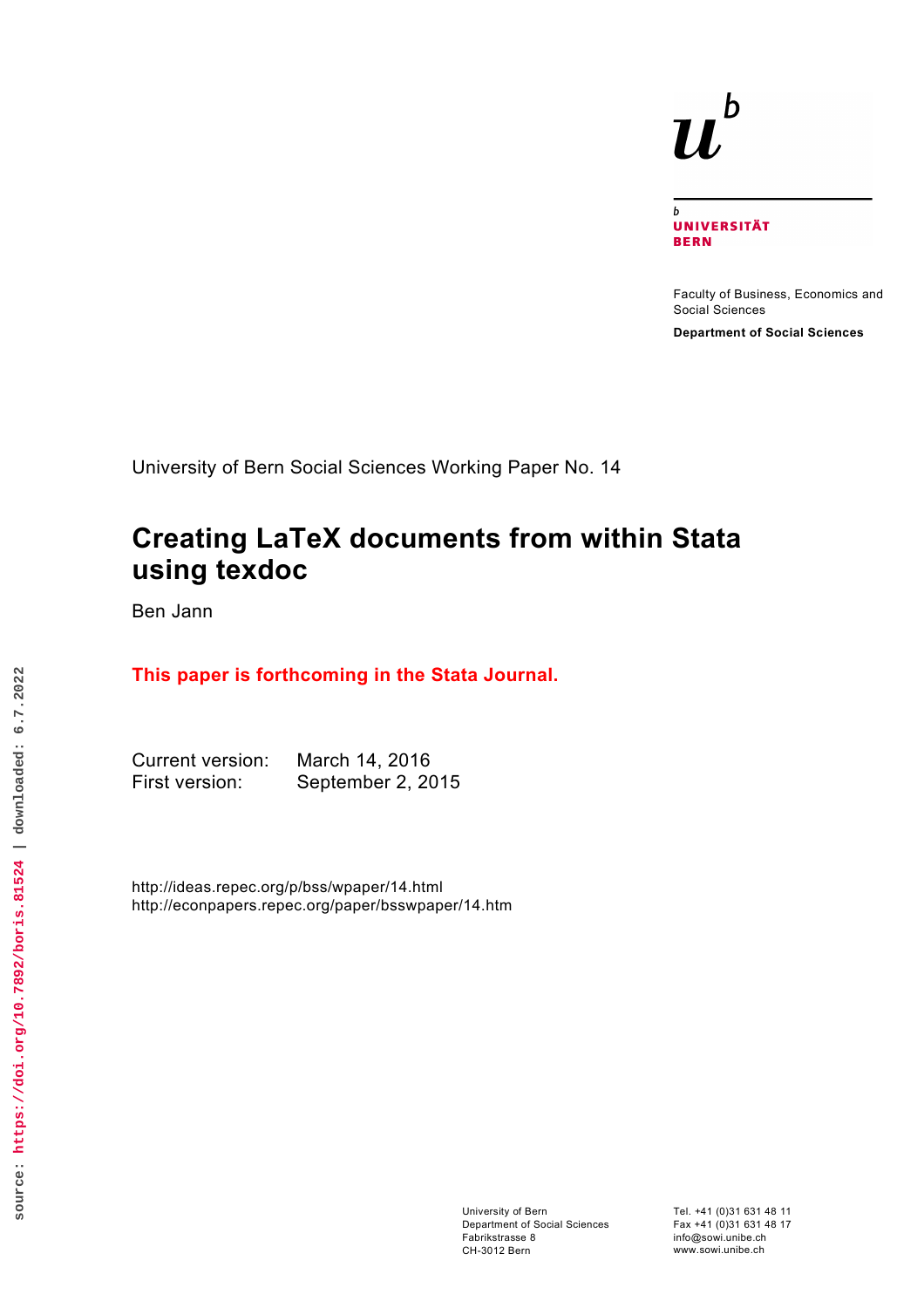# Creating LaTeX documents from within Stata using texdoc

Ben Jann Institute of Sociology, University of Bern [ben.jann@soz.unibe.ch](mailto:ben.jann@soz.unibe.ch) March 14, 2016

Abstract. This paper discusses the use of texdoc for creating LATEX documents from within Stata. Specifically, texdoc provides a way to embed LATEX code directly in a do-file and to automate the integration of results from Stata in the final document. The command can be used, for example, to assemble automatic reports, write a Stata Journal article, prepare slides for classes, or put together solutions for homework assignments.

Keywords: Stata, texdoc, LATEX, weaving, Stata output, Stata log, reproducible research

# 1 Introduction

Stata Journal articles and Stata Press books commonly include facsimiles of Stata output. Likewise, Stata output may be part of class notes or presentations. Such inclusion of Stata output in a LATEX document is supported by the sjlatex package available from the Stata Journal website. For example, the sjlatex package provides a L<sup>AT</sup>EX style file containing relevant LATEX commands (stata.sty) and a Stata command called sjlog to generate LAT<sub>E</sub>X formatted log files.

The tools provided by the sjlatex package are very helpful, but their usage can be tedious. To simplify their usage I put together the texdoc utility. texdoc is based on sjlatex, but it automizes most of the relevant tasks. Specifically, texdoc allows maintaining a do-file that contains Stata commands as well as sections of LATEX code. The do-file can then be processed by texdoc to generate the LAT<sub>EX</sub> source file including output from the Stata commands. The necessary log files and LATEX snippets to integrate the Stata output in the final document are produced automatically.[1](#page-1-0)

Essentially, texdoc is a tool for weaving LATEX code into a Stata do-file. It differs from other weaving approaches in that it does not rely on external software (on weaving

<span id="page-1-0"></span><sup>1.</sup> The texdoc command was first released in the SSC Archive in 2009. This article describes a heavily revised and expanded version of the command. The most important addition, in my opinion, is the nodo option that allows working on the text without having to rerun the Stata commands. Due to this option and a number of other additions and improvements the new version of texdoc is much better suited for managing larger projects (such as a book manuscript) than the old version. Furthermore, apart from some extensions related to the inclusion of Stata output (e.g., output only or commands only), much effort has been put into improving the robustness of texdoc (for example, comments and line breaks are now fully supported and commands such as cd or clear all no longer cause problems).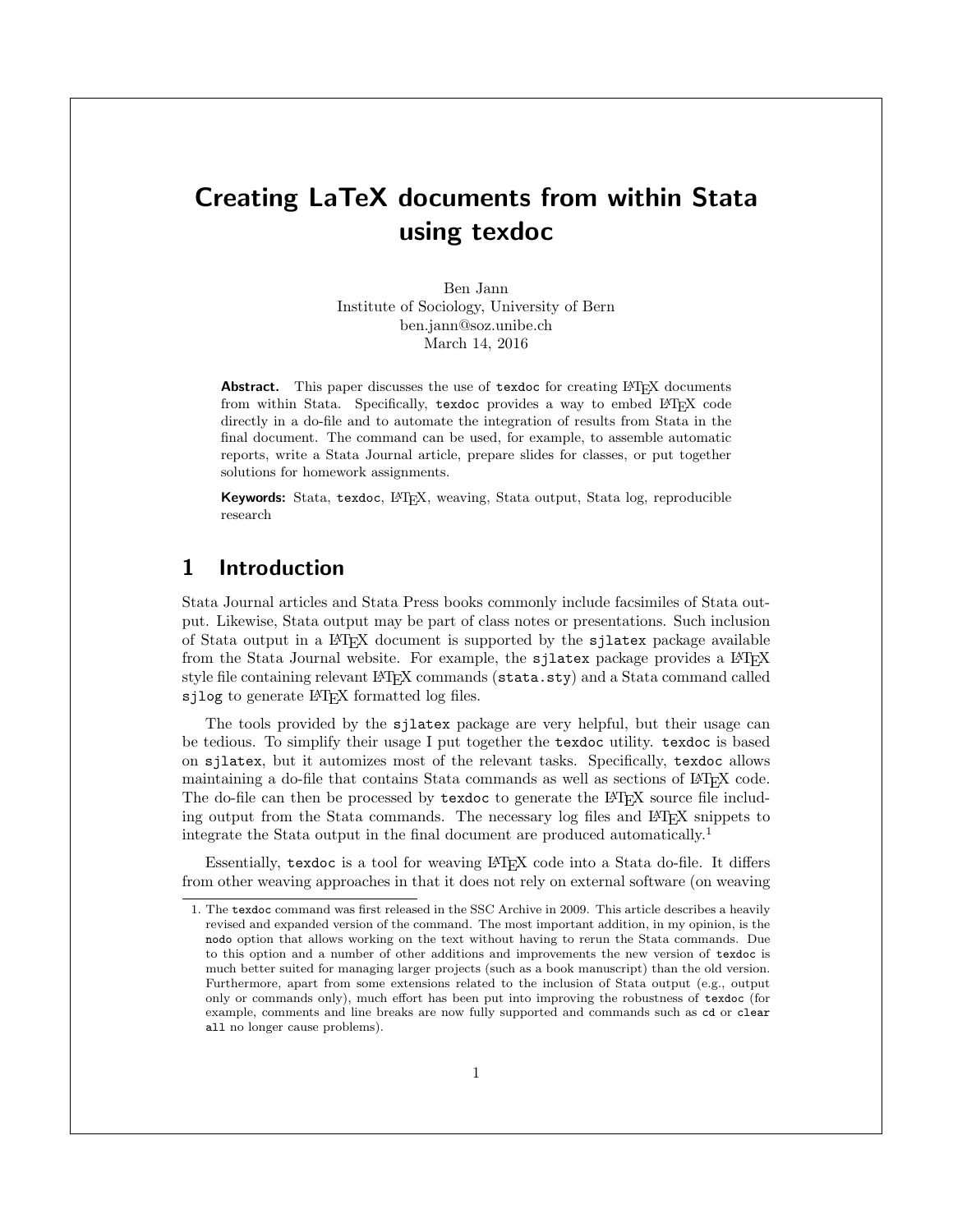for Stata see, e.g., [Rising 2008\)](#page-19-0). Moreover, the use of texdoc is not limited to including facsimiles of Stata output in a LATEX document. It may be of general use for producing dynamic LATEX documents that combine text sections and results from statistical analysis.

Below I will discuss the features of texdoc and provide examples of its usage. To install texdoc and the required sjlatex package on your system, type

```
. ssc install texdoc
```
. net install sjlatex, from(http://www.stata-journal.com/production)

Furthermore, to be able to compile a L<sup>AT</sup>EX document containing Stata output you need to install the Stata LATEX files on your system and include \usepackage{stata} in the preamble of your LATEX document. The Stata LaTeX files can be downloaded using sjlatex install; see help sjlatex after installing sjlatex. You may keep the files in the working directory of your LATEX document or, alternatively, copy the files to the search tree of your LAT<sub>EX</sub> installation (consult the documentation of your LAT<sub>EX</sub> installation for information on the search tree).

# 2 The texdoc command

#### 2.1 Processing a texdoc do-file

The basic procedure is to write a do-file including Stata commands and sections of LATEX code and then process the do-file by command texdoc do. The command will create the LATEX source file, possibly including sections of Stata output, which can then be processed by a LATEX compiler to produce the final document. The syntax of texdoc do is

texdoc do *filename* [, *options*]

where *filename* is the name of the do-file to be processed. *options* are:

- init(*docname*) to initialize the L<sup>AT</sup>EX document by calling the texdoc init command. Use this option if the do-file does not contain a texdoc init command (see section [2.2\)](#page-3-0). *docname* is the name of the L<sup>AT</sup>EX target file, possibly including a path.
- *init options* to be passed through to texdoc init. See section [2.2](#page-3-0) for details on available options.
- noclose to prevent closing the LATEX document when texdoc do terminates. The default is to close the LAT<sub>EX</sub> document automatically (also see section [2.6\)](#page-8-0).
- cd to change the working directory to the directory of the specified do-file for processing the do-file and to restore the current working directory after termination. The default is not to change the working directory.
- **savecmd(***newfile*  $\lceil$ , replace append  $\rceil$ ) to save a copy of the do-file from which all /\*tex tex\*/ blocks (see below) have been removed. Suboption replace allows overwriting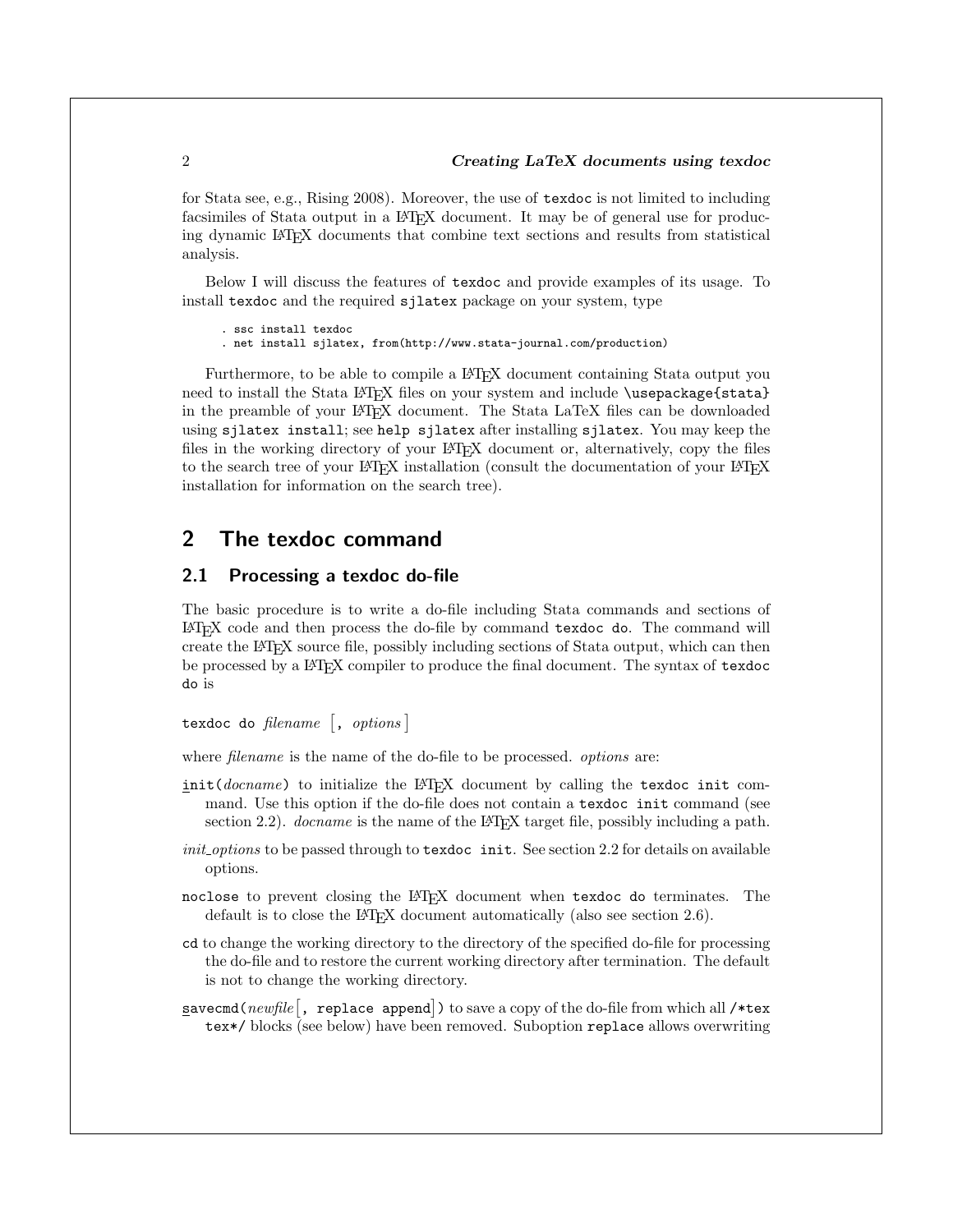an existing file; append appends results to an existing file.

texdoc do can be nested. That is, texdoc do can be applied in a do-file that is processed by texdoc do. Options specified with a nested call to texdoc do will only be applied to the nested do-file. This is also true for applications of texdoc init or texdoc close within the nested do-file: After terminating a nested do-file all preexisting texdoc settings will be restored. For example, if you use the init() option or texdoc init to change the LAT<sub>EX</sub> document in the nested do-file, texdoc closes the new LAT<sub>EX</sub> document and switches back to the previous one when exiting the nested do-file (similarly, if you use texdoc close in the nested do-file, the LAT<sub>EX</sub> document will be reopened after termination). An exception is if you change the LATEX document in the nested do-file and specify the noclose option. In this case, texdoc will continue writing to the new  $LAT$ document.

### <span id="page-3-0"></span>2.2 Initializing the LaTeX document

At the beginning of a texdoc do-file, use texdoc init to initialize the LATEX document (unless the init() option has been specified with texdoc do; see above). The syntax of texdoc init is

 $\{ 1, \text{ } \text{init} \mid \text{} \}$   $[ \text{ } , \text{ } \text{init} \text{ } \text{ } \text{ } \text{i} \text{ } \text{init} \text{ } ]$ 

where *docname* is the name of the LAT<sub>EX</sub> target file, possibly including a path. Alternatively, use texdoc init without *docname* to change existing settings after the L<sup>AT</sup>FX document has been initialized by texdoc do or texdoc init. *init options* are:

replace to allow overwriting an existing LAT<sub>EX</sub> file.

append to append results to an existing LAT<sub>EX</sub> file.

- [no]logdir [(path)] to specify where to store the Stata output log files. The default is nologdir, in which case the log files are stored in the same directory as the LATEX document, using the name of the LATEX document as a prefix for the names of the log files; also see the prefix() option below. Option logdir without argument causes the log files to be stored in a subdirectory with the name of the LAT<sub>EX</sub> document. Option logdir(*path*) causes the log files to be stored in subdirectory *path*, where *path* is a relative path starting from the folder of the LAT<sub>E</sub>X document.
- $\sqrt{\ln 2}$  prefix  $\sqrt{\ln 2}$  to specify a prefix for the automatic names that will be used for the Stata output log files. The names are constructed as "*prefix#*", where *#* is a counter (1, 2, 3, etc.). Option noprefix omits the prefix; option prefix without argument causes "*basename* " to be used as prefix, where *basename* is the name of the LATEX document (without path); option prefix(*prefix*) causes *prefix* to be used as prefix. The default prefix is empty if  $\text{logdir}$  or  $\text{logdir}(path)$  is specified; otherwise the default prefix is equal to "*basename* ". Furthermore, the prefix will be ignored if a custom *name* is provided when calling texdoc stlog (see section [2.4\)](#page-5-0). The suffix of the physical log files on disk is always ".log.tex".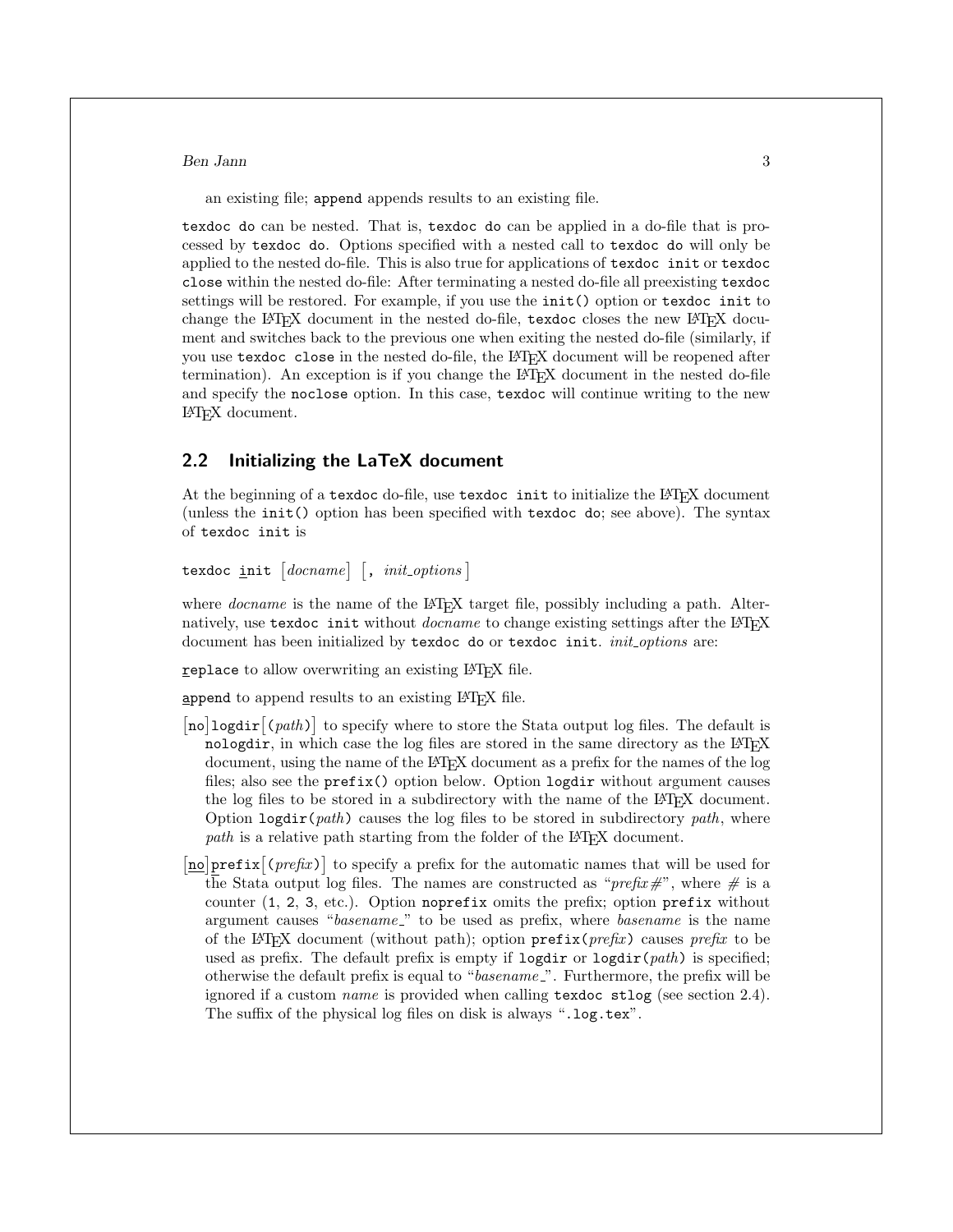- [no]stpath  $(\text{path})$  to specify how the path used in the **\input{}** statements to include the Stata output log files in the LAT<sub>EX</sub> document is to be constructed (strath() has no effect on where the log files are stored in the file system). If stpath is specified without argument, then the path of the LAT<sub>EX</sub> document (to be precise, the path specified in *docname* when initializing the LAT<sub>EX</sub> document) is added to the includepath for the log files. Alternatively, specify stpath(*path*) to add a custom path. The default is nostpath. Specifying stpath() might be necessary if the LAT<sub>EX</sub> document is itself an input to a master LAT<sub>E</sub>X file somewhere else in the file system.
- grdir(*path*) to specify an alternative subdirectory to be used by texdoc graph for storing the graph files, where *path* is a relative path starting from the folder of the LATEX document. The default is to store the graphs in the same directory as the log files.
- gropts(*graph options*) to specify default options to be passed through to texdoc graph. See section [2.5](#page-7-0) for details. Updating gropts() in repeated calls to texdoc init will replace the option as a whole.

*stlog options* to set the default behavior of texdoc stlog. See section [2.4](#page-5-0) for details.

#### 2.3 Including LaTeX code

Within a texdoc do-file, use

#### /\*tex *text* tex\*/

to include a section of LATEX code. *text* can contain any text, including multiple lines and paragraphs. It will be passed through to the LATEX target file as is (without expanding Stata macros). The opening tag of a LAT<sub>EX</sub> section, /\*tex, must be at the beginning of a line (possibly preceded by white space) and must be followed by at least one blank or a line break; the closing tag, tex\*/, must be at the end of a line (possibly followed by white space) and must be preceded by at least one blank or a line break. As a synonym, for easier typing, you may also use

/\*\*\* *text* \*\*\*/

but note that the two forms may not be mixed (that is, a LAT<sub>EX</sub> section starting with /\*tex must be closed by tex\*/; a section starting with /\*\*\* must be closed by \*\*\*/). A single line of LATEX code can also be written to the document using

texdoc write *textline*

Stata macros in *textline* will be expanded before writing the line to the L<sup>AT</sup>EX target file. Furthermore, to copy the contents of an external file to the LAT<sub>EX</sub> document, type

texdoc append *filename*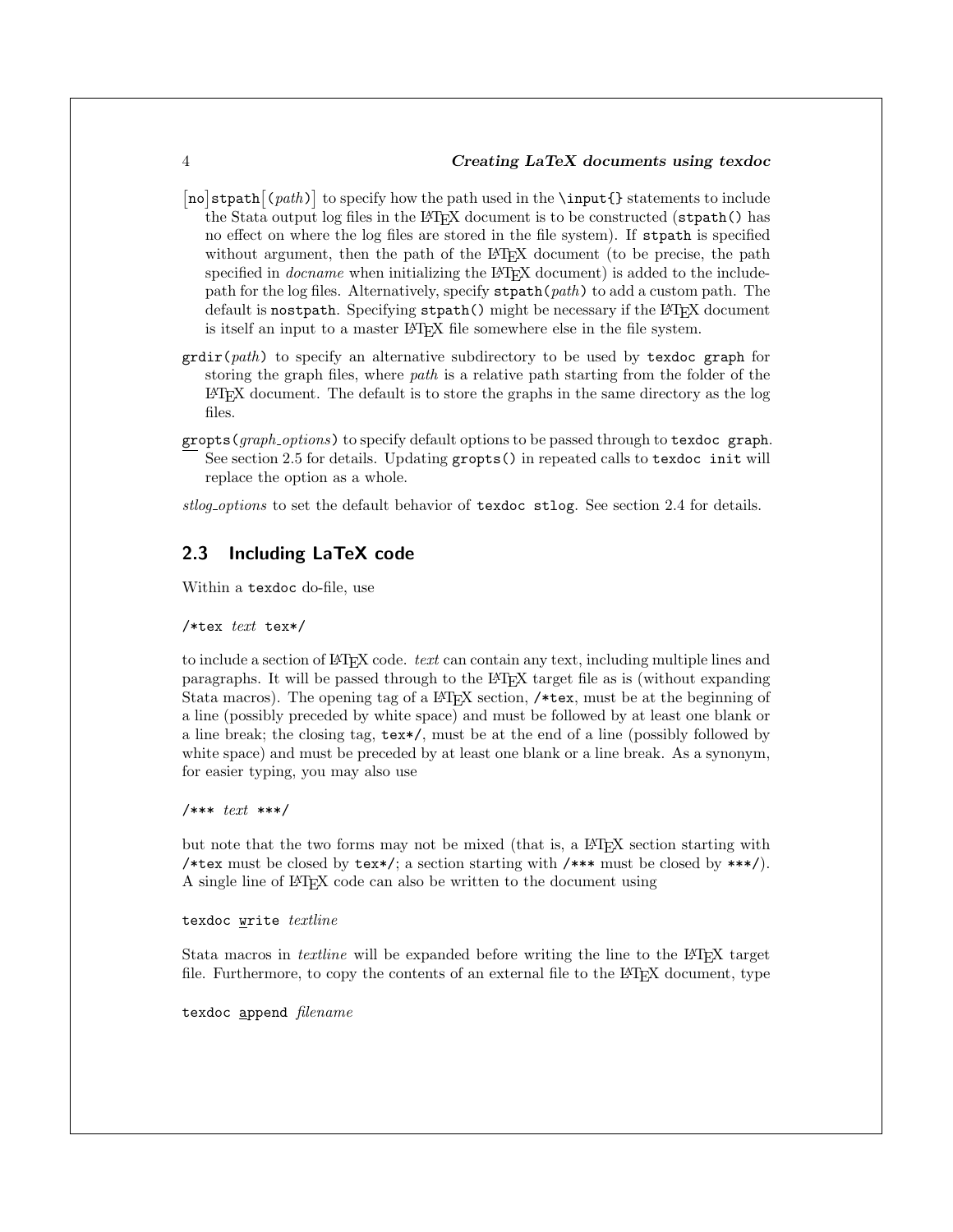where *filename* is the name (and path) of the file to be added. The contents of *filename* will be copied into the LATEX document as is, at the position where texdoc append is specified.

#### <span id="page-5-0"></span>2.4 Including Stata output

The texdoc stlog command creates a section in the LAT<sub>EX</sub> document containing Stata output. The stata LATEX package providing the stlog environment is required to display the output (that is, \usepackage{stata} should be included in the preamble of the LATEX document). The syntax to include a Stata output log is

```
\texttt{texdoc} \texttt{style} \lceil name \rceil \lceil, \textit{stlog-options} \rceil
```
*commands* ...

texdoc stlog close

where texdoc stlog opens the log, *commands* are the Stata commands to be logged, and texdoc stlog close closes the log. *name* is the name to be used for the log file (possibly including a relative path). If *name* is omitted, an automatic name is generated (see the prefix() option in section [2.2](#page-3-0) for details). Alternatively, you may type

texdoc stlog  $[name]$  using *dofile*  $\lceil$ , *stlog\_options*]

where *dofile* is the name (and path) of an external do-file that contains the Stata commands to be logged (texdoc stlog close is not needed in this case). Furthermore, among the commands to be logged, you may use

texdoc stlog oom *command*

to suppress the output of a specific command and include an "output omitted" message in the log (using the **\oom** command from the stata  $\text{LATEX}$  package), and

texdoc stlog cnp

to insert a "continued on the next page" message and a page break (using the \cnp command). *stlog\_options* are:

[no] do to decide whether or not to run the Stata commands. The default is do, that is, to run the commands. Type nodo to skip the commands and not write a new log file. nodo is useful if the Stata commands have been run before and did not change. For example, specify nodo if the Stata output is complete and you want to work on the text without having to re-run the Stata commands. Be aware that the automatic names of Stata output sections change if the order of Stata output sections changes. That is, nodo should only be used as long as the order did not change or if a fixed name was assigned to the Stata output section.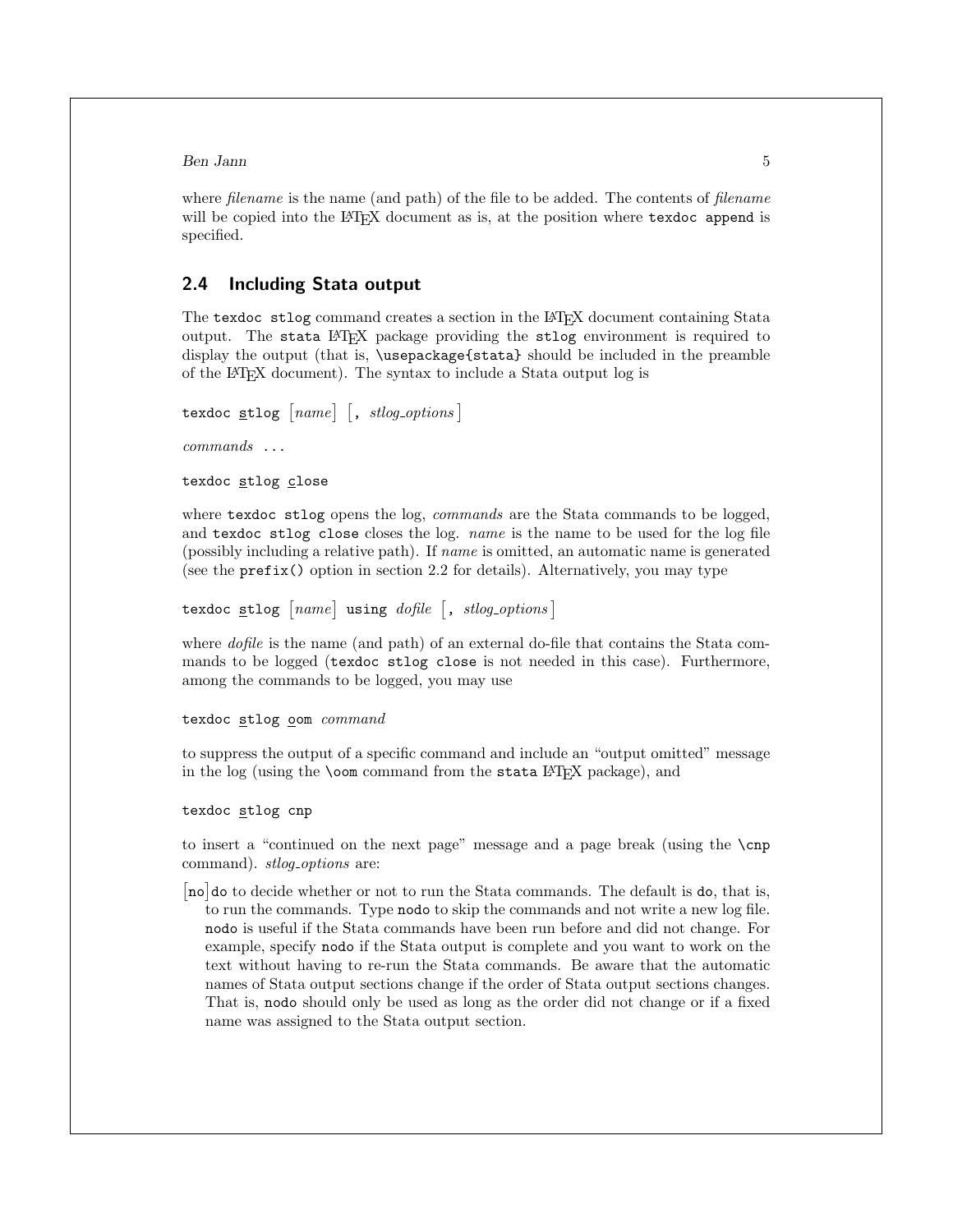- $\left[\texttt{no}\right]$  to decide whether the Stata output is to be logged and included in the LATEX document. The default is log, that is, to log and include the Stata output. If you type nolog, the commands will be run without logging. nolog does not appear to be particularly useful as you could simply include the corresponding Stata commands in the do-file without using texdoc stlog. However, nolog may be helpful in combination with the nodo option. It provides a way to include unlogged commands in the do-file that will not be executed if nodo is specified.
- [no] cmdstrip to decide whether or not to strip command lines from the Stata output. The default is nocmdstrip, that is, to retain the command lines. Specify cmdstrip to delete the command lines. Specifically, all lines starting with ". " and subsequent lines starting with "> " will be removed. cmdstrip has no effect if cmdlog is specified.
- [no] lbstrip to decide whether or not to strip line break comments from command lines in the Stata output. The default is nolbstrip, that is, not to strip the line break comments. Specify lbstrip to delete the line break comments. Specifically, " $\frac{1}{2}$ ..." at the end of lines staring with ". " or of subsequent lines starting with "> " will be removed. 1bstrip has no effect if cmdlog is specified.
- [no] ltrim to decide whether or not to remove indentation of commands (that is, whether or not to remove white space on the left of commands) before running the commands and creating the log. This is only relevant in non-interactive mode (that is, if the file is processed by texdoc do; furthermore, ltrim has no effect on commands called from an external do-file by texdoc stlog using). The default is ltrim, that is, to remove indentation. The amount of white space to be removed is determined by the minimum indentation in the block of commands.
- [no] cmdlog to decide whether the Stata output includes commands and their output or only a copy of the commands without output. The default is nocmdlog, that is, to include commands and output. If you type cmdlog then only a copy of the commands without output will be included. cmdlog has no effect if nolog is specified.
- [no] verbatim to decide whether the command log will be processed by sjlog or not. This is only relevant if cmdlog has been specified. The default is noverbatim, that is, to processes the command log by  $s$ jlog and use the  $stlog$  environment in L<sup>AT</sup>FX to display the output. If you type verbatim, then sjlog will be skipped and the stverbatim environment will be used. Unless hardcode is specified (see below), the log file will be included in the LAT<sub>EX</sub> document using command  $\verb|\verbatiminput{},$ which requires  $\text{vsepackage}$  (verbatim) in the preamble of the LAT<sub>EX</sub> document.
- [no]hardcode to decide whether the Stata output is physically copied into the LATEX document or not. The default is nohardcode, that is, to include a link to the log file using an  $\in$   $\{$  statement in the  $\Delta T$ <sub>EX</sub> document. If hardcode is specified, the log file will be copied directly into the L<sup>AT</sup>EX document. hardcode has no effect if nolog or custom is specified.
- [no] keep to decide whether the external log file will be kept or not. This is only relevant if hardcode has been specified. The default is keep, that is, to keep the log file so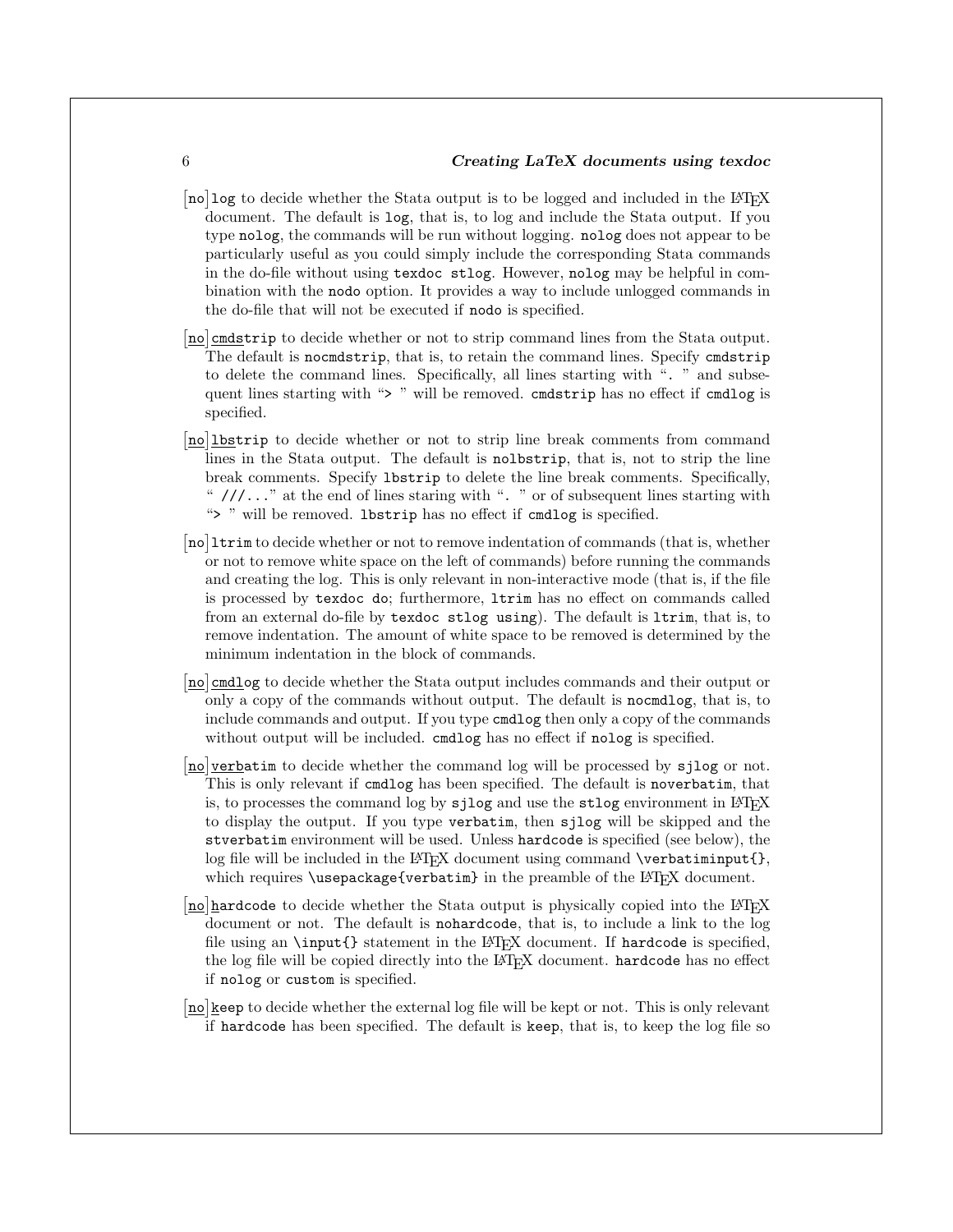that nodo can be applied later on. Type nokeep if you want to erase the external log file.

[no] custom to decide whether or not to use custom code to include the log file in the LATEX document. The default is nocustom, that is, to use standard code to include the log. Specify custom if you want to skip the standard code and take care of including the log yourself. custom implies nohardcode. custom has no effect if nolog is specified.

### <span id="page-7-0"></span>2.5 Including graphs

texdoc graph can be used after a Stata output section to export the current graph and include appropriate code in the LATEX document to display the graph. texdoc graph depends on the information returned by the preceding texdoc stlog close or texdoc stlog using command; the name of the preceding Stata output section will be used to name the graph and, if the nodo option has been specified with texdoc stlog, no graph will be exported and only the include-code will be written to the L<sup>AT</sup>EX document. The syntax of texdoc graph is

texdoc graph  $[$ ,  $graph\_options$   $]$ 

where *graph options* are:

- as ( $\text{fileformats}$ ) to set the output format(s). The default is as ( $\text{pdf}$ ). See [G] graph export for available formats. Multiple formats may be specified as in, for example, as(pdf eps), in which case texdoc graph will create multiple graph files.
- name(*name*) to specify the name of the graph window to be exported. The default is to export the topmost graph.
- *override\_options* to modify how the graph graph is converted. See [G] **graph export** for details.
- $optargs(args)$  to pass optional arguments through to the L<sup>A</sup>T<sub>EX</sub> graph command (as in \includegraphics[*args*]{*filename*} or \epsfig{file=*filename*,*args*}).
- [no] suffix to specifiy whether to type the file suffix in \includegraphics or \epsfig. If only one output format is specified in  $as()$ , the default is to type the file suffix. If multiple output formats are specified in  $as($ ), the default is to omit the suffix. If option suffix is specified with multiple output formats, the suffix is determined by the first output format.
- [no]epsfig to decide whether or not to use \epsfig instead of \includegraphics to include the graph in the LATEX document. The default is noepsfig, that is, to use \includegraphics. Option epsfig implies as(eps) (unless specified otherwise).
- [no]center to decide whether or not to center the graph horizontally in the LATEX document. The default is center.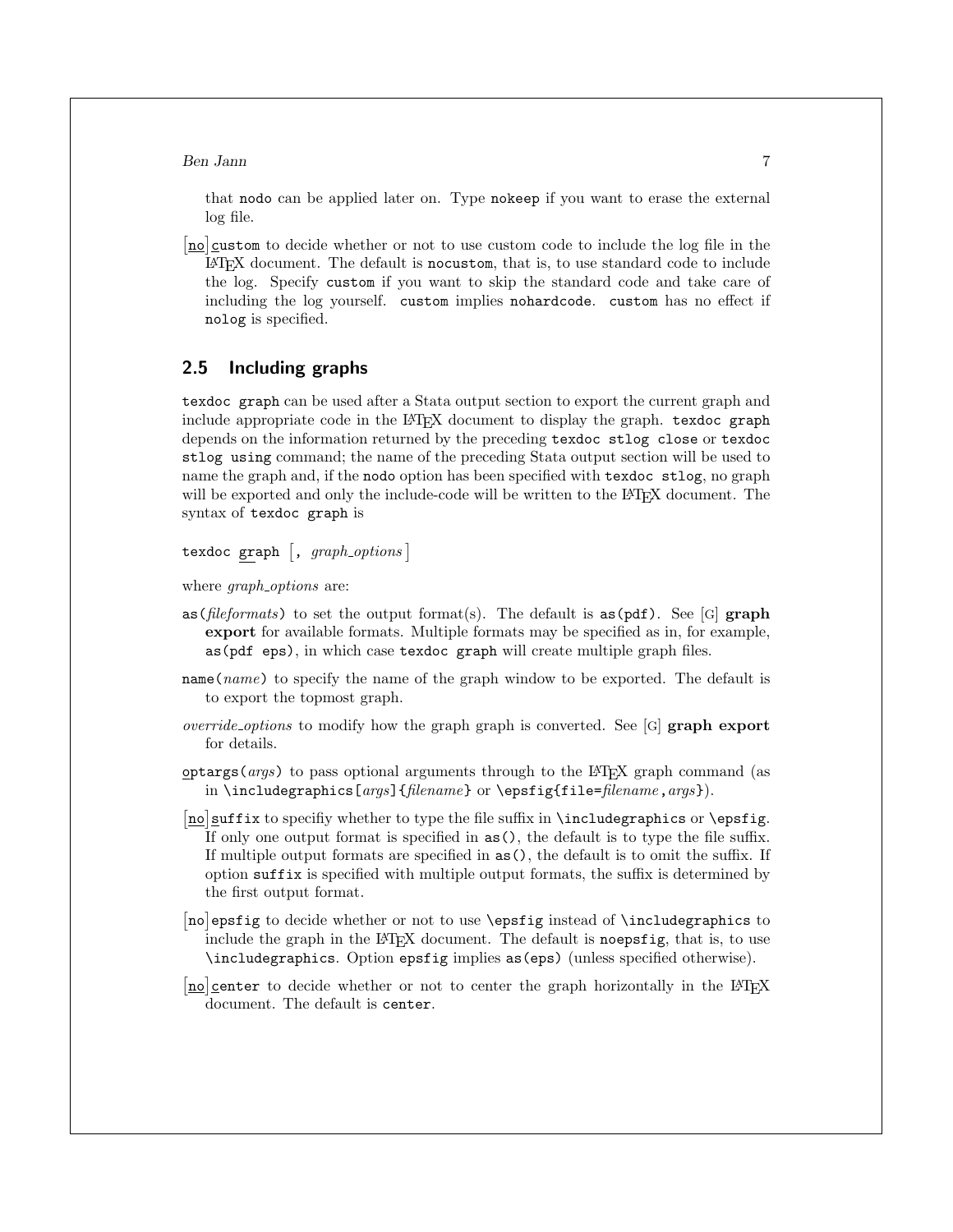[no] figure  $\left[\frac{1}{10}\right]$  (*args*) to decide whether or not to include the graph in a (floating) figure environment. The default is **nofigure**. Specify **figure**(*args*) to provide arguments to be passed through to the figure environment (as in \begin{figure}[*args*]).

- caption(*string*) to provide a caption for the figure. caption() implies figure (unless nofigure is specified).
- label(*string*) to provide a cross-reference label for the figure. label() implies figure (unless nofigure is specified).
- cabove or cbelow to decide whether the caption is printed above or below the figure. Only one of cabove and cbelow is allowed. cbelow is the default.
- [no] custom to specify whether to use custom code to include the graph in the LAT<sub>E</sub>X document. The default is nocustom, in which case texdoc graph writes code to the LATEX document to include the graph. Specify custom if you want to skip the standard code and take care of including the graph yourself.

### <span id="page-8-0"></span>2.6 Closing the LaTeX document and exiting the do-file

The syntax to stop writing to the L<sup>AT</sup>EX document is

#### texdoc close

texdoc do closes the LATEX document automatically at the end of the do-file, so that texdoc close is usually not needed.

Note that the exit command (see  $[R]$  exit) does not cause texdoc do to exit the do-file. To exit a texdoc do-file, type

#### // texdoc exit

(without anything else on the same line and not within a /\*tex tex\*/ block).

### 2.7 Stripping a texdoc do-file

To clear a texdoc do-file from all texdoc commands, use

```
texdoc strip filename newname [, <u>r</u>eplace append]
```
where *filename* is the name of the do-file to be stripped and *newname* is the name of the file to be written to. Option replace allows replacing an existing file; option append appends the results to an existing file. texdoc strip removes all /\*tex tex\*/ blocks and all texdoc commands from the do-file.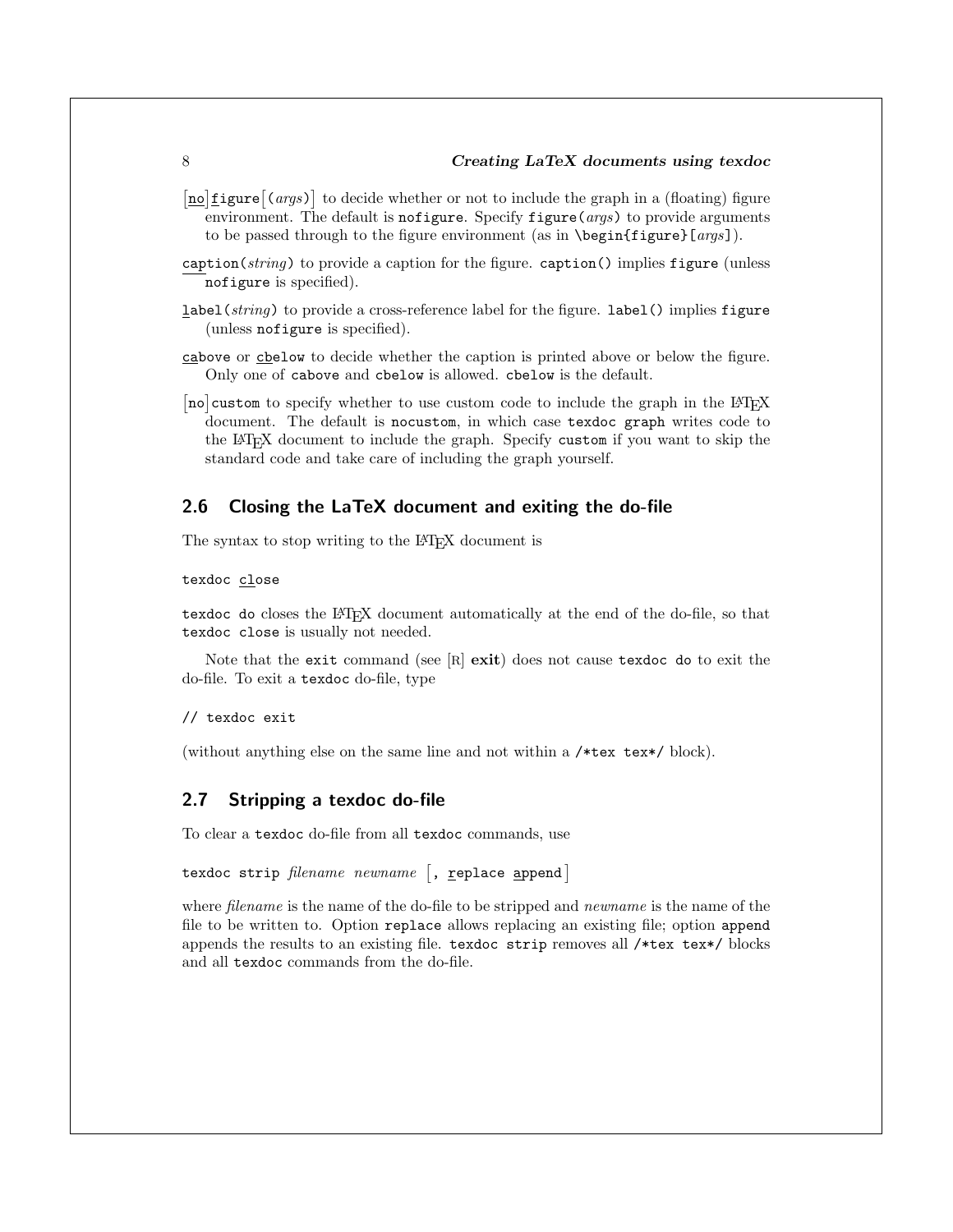# 2.8 Stored results

texdoc init clears s() and texdoc close returns the following s() macros:

| $s$ (docname)  | name of LAT <sub>EX</sub> document<br>(including absolute path) | s (basename) | base name of LAT <sub>F</sub> X document<br>(excluding path)            |
|----------------|-----------------------------------------------------------------|--------------|-------------------------------------------------------------------------|
| s(path)        | (absolute) path of LAT <sub>F</sub> X<br>document               | s(logdir)    | subdirectory used for Stata log<br>files                                |
| s(prefix)      | prefix for automatic Stata log<br>names                         | s(stpath)    | include-path to be used for<br>Stata log in LAT <sub>F</sub> X document |
| s(grdir)       | subdirectory used for graphs<br>(if unequal s(logdir))          | s(gropts)    | default graph export options                                            |
| s(nodo)        | nodo or empty                                                   | s(nolog)     | nolog or empty                                                          |
| $s$ (cmdstrip) | cmdstrip or empty                                               | s(1bstrip)   | <b>lbstrip</b> or empty                                                 |
| s(noltrim)     | ltrim or empty                                                  | $s$ (cmdlog) | cmdlog or empty                                                         |
| s(verbatim)    | verbatim or empty                                               | s(hardcode)  | hardcode or empty                                                       |
| s(keep)        | keep or empty                                                   | s(custom)    | custom or empty                                                         |

texdoc stlog close and texdoc stlog using return the following s() macros:

| s(name)        | name of the Stata output log.                           | s(name()           | $s$ (name) without $logdir()$ path      |
|----------------|---------------------------------------------------------|--------------------|-----------------------------------------|
|                | including logdir() path                                 |                    |                                         |
| $s$ (filename) | name of log file on disk<br>(including path and suffix) |                    | s(filename0) s(filename) without suffix |
| s(texname)     | name of log file with include-                          | $s$ (texname $0$ ) | s (texname) without suffix              |
|                | path for use in LAT <sub>F</sub> X document             |                    |                                         |
| s(indent)      | size of indentation                                     | s(nodo)            | nodo or empty                           |
| s(nolog)       | nolog or empty                                          | $s$ (cmdstrip)     | cmdstrip or empty                       |
| s(1bstrip)     | <b>lbstrip</b> or empty                                 | s(noltrim)         | ltrim or empty                          |
| $s$ (cmdlog)   | cmdlog or empty                                         | s(verbatim)        | verbatim or empty                       |
| s(hardcode)    | hardcode or empty                                       | s(keep)            | keep or empty                           |
| s(custom)      | custom or empty                                         |                    |                                         |

# 3 Examples

## <span id="page-9-0"></span>3.1 Basic usage

A typical texdoc do-file might look as follows:

```
— example1.texdoc —
texdoc init example1.tex, replace
/*tex
\documentclass{article}
\usepackage{stata}
\begin{document}
\section*{Exercise 1}
Open the 1978 Automobile Data and summarize the variables.
tex*/
texdoc stlog
sysuse auto
summarize
texdoc stlog close
/*tex
```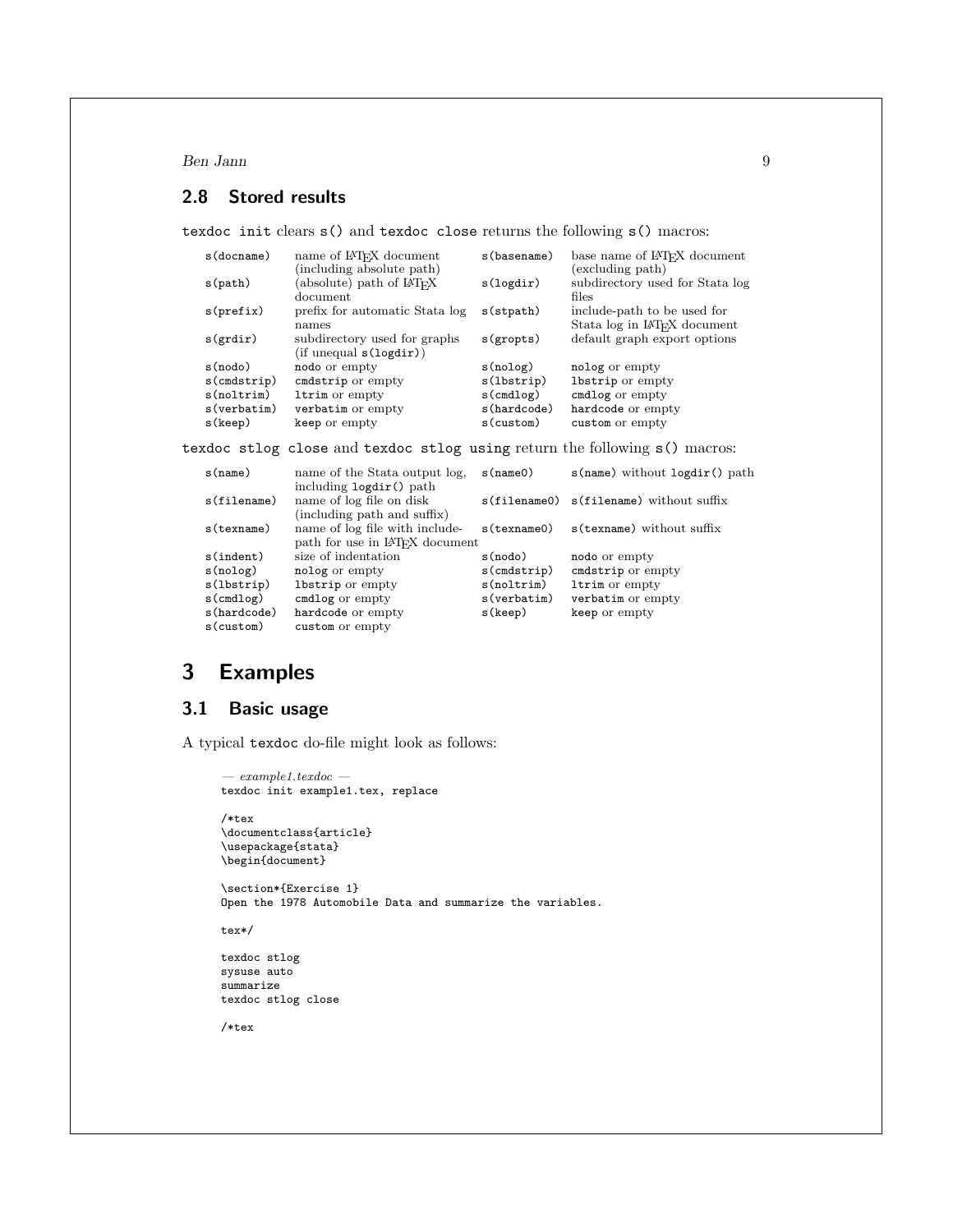```
\section*{Exercise 2}
Run a regression of price on milage and weight.
```
tex\*/

texdoc stlog regress price mpg weight texdoc stlog close

/\*tex

\end{document} tex\*/ *— end of file —*

To process the file, type

. texdoc do example1.texdoc

This will create file "example1.tex" and two log files, "example1 1.log.tex" and "example1 2.log.tex", in the same directory. The contents of "example1.tex" will be:

```
— example1.tex —
\documentclass{article}
\usepackage{stata}
\begin{document}
\section*{Exercise 1}
Open the 1978 Automobile Data and summarize the variables.
\begin{stlog}
\input{example1_1.log.tex}
\end{stlog}
\section*{Exercise 2}
Run a regression of price on milage and weight.
\begin{stlog}
\input{example1_2.log.tex}
\end{stlog}
\end{document}
```
*— end of file —*

You can then use your favorite LAT<sub>EX</sub> compiler to generate the final document, which will look about as displayed in figure [1.](#page-9-0)

#### 3.2 Varieties of log files

The default for texdoc stlog is to include a log of the commands and their output in the LATEX document. For example, if you type

```
texdoc stlog
display "2 + 2 = " 2 + 2
display "sqrt(2) = " sqrt(2)
texdoc stlog close
```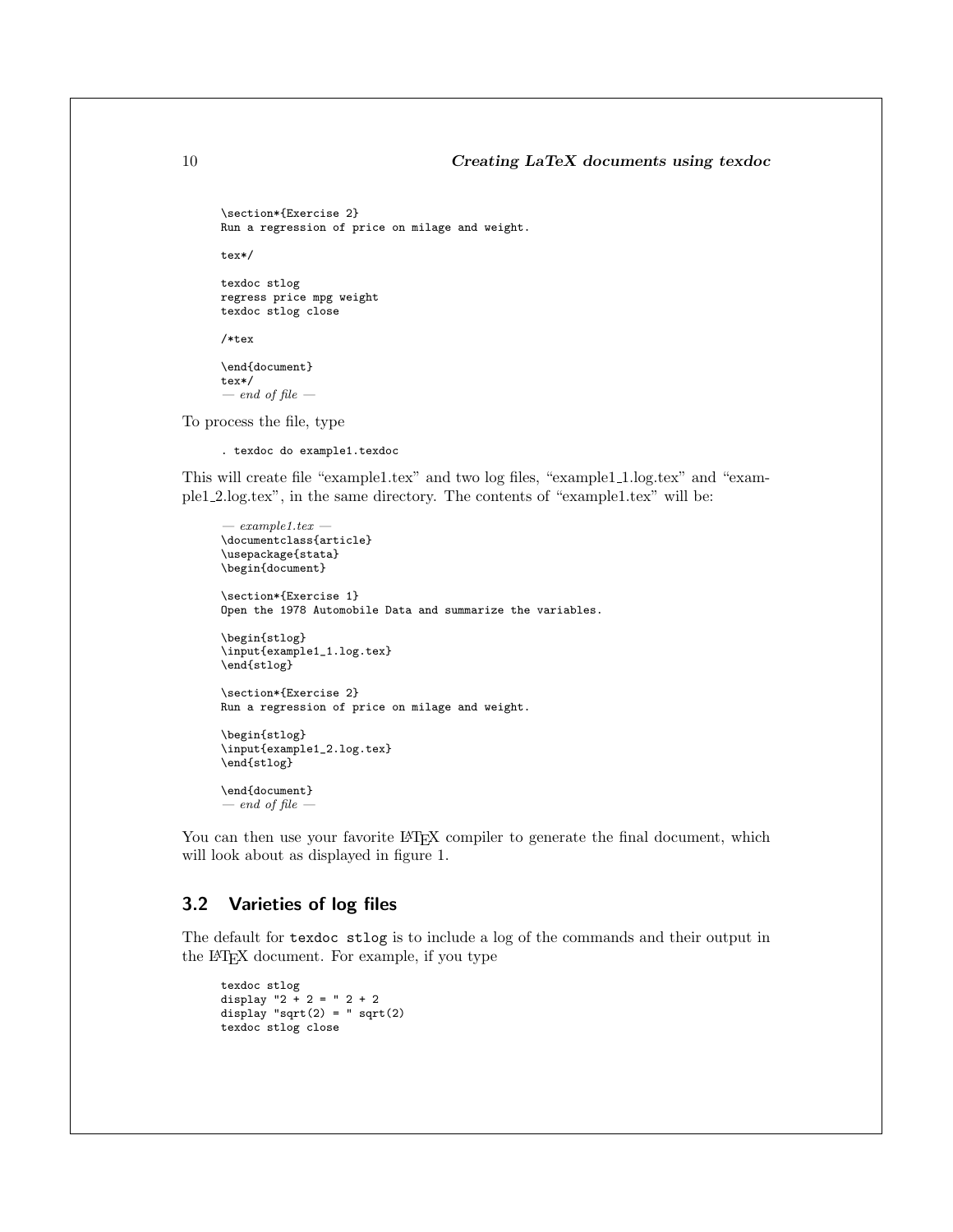# Exercise 1

Open the 1978 Automobile Data and summarize the variables.

| (1978 Automobile Data) |          |           |      |       |
|------------------------|----------|-----------|------|-------|
|                        |          |           |      |       |
| Obs                    | Mean     | Std. Dev. | Min  | Max   |
| $\Omega$               |          |           |      |       |
| 74                     | 6165.257 | 2949.496  | 3291 | 15906 |
| 74                     | 21.2973  | 5.785503  | 12   | 41    |
| 69                     | 3.405797 | .9899323  |      | 5     |
|                        |          |           |      |       |

| $H = T$      | $\mathbf{v}$ |          |          |      |       |
|--------------|--------------|----------|----------|------|-------|
| price        | 74           | 6165.257 | 2949.496 | 3291 | 15906 |
| mpg          | 74           | 21.2973  | 5.785503 | 12   | 41    |
| rep78        | 69           | 3.405797 | .9899323 | 1    | 5     |
| headroom     | 74           | 2.993243 | .8459948 | 1.5  | 5     |
| trunk        | 74           | 13.75676 | 4.277404 | 5    | 23    |
| weight       | 74           | 3019.459 | 777.1936 | 1760 | 4840  |
| length       | 74           | 187.9324 | 22.26634 | 142  | 233   |
| turn         | 74           | 39.64865 | 4.399354 | 31   | 51    |
| displacement | 74           | 197.2973 | 91.83722 | 79   | 425   |
| gear_ratio   | 74           | 3.014865 | .4562871 | 2.19 | 3.89  |
| foreign      | 74           | .2972973 | .4601885 | 0    | 1     |
|              |              |          |          |      |       |

## Exercise 2

Run a regression of price on milage and weight.

| 74                   | $=$ | Number of obs |       | МS         | df        | SS          | Source         |
|----------------------|-----|---------------|-------|------------|-----------|-------------|----------------|
| 14.74                | $=$ | F(2, 71)      |       |            |           |             |                |
| 0.0000               | $=$ | $Prob$ > $F$  |       | 93160639.9 | 2         | 186321280   | Model          |
| 0.2934               | $=$ | R-squared     |       | 6320339.67 | 71        | 448744116   | Residual       |
| 0.2735               | $=$ | Adj R-squared |       |            |           |             |                |
| 2514                 | $=$ | Root MSE      |       | 8699525.97 | 73        | 635065396   | Total          |
| [95% Conf. Interval] |     |               | P>  t | t.         | Std. Err. | Coef.       | price          |
| 122.278              |     | $-221.3025$   | 0.567 | $-0.57$    | 86.15604  | $-49.51222$ | mpg            |
| 3.025382             |     | .467736       | 0.008 | 2.72       | .6413538  | 1.746559    | weight         |
| 9118.382             |     | $-5226.245$   | 0.590 | 0.54       | 3597.05   | 1946.069    | $_{\rm -cons}$ |

Figure 1: Compiled IATEX document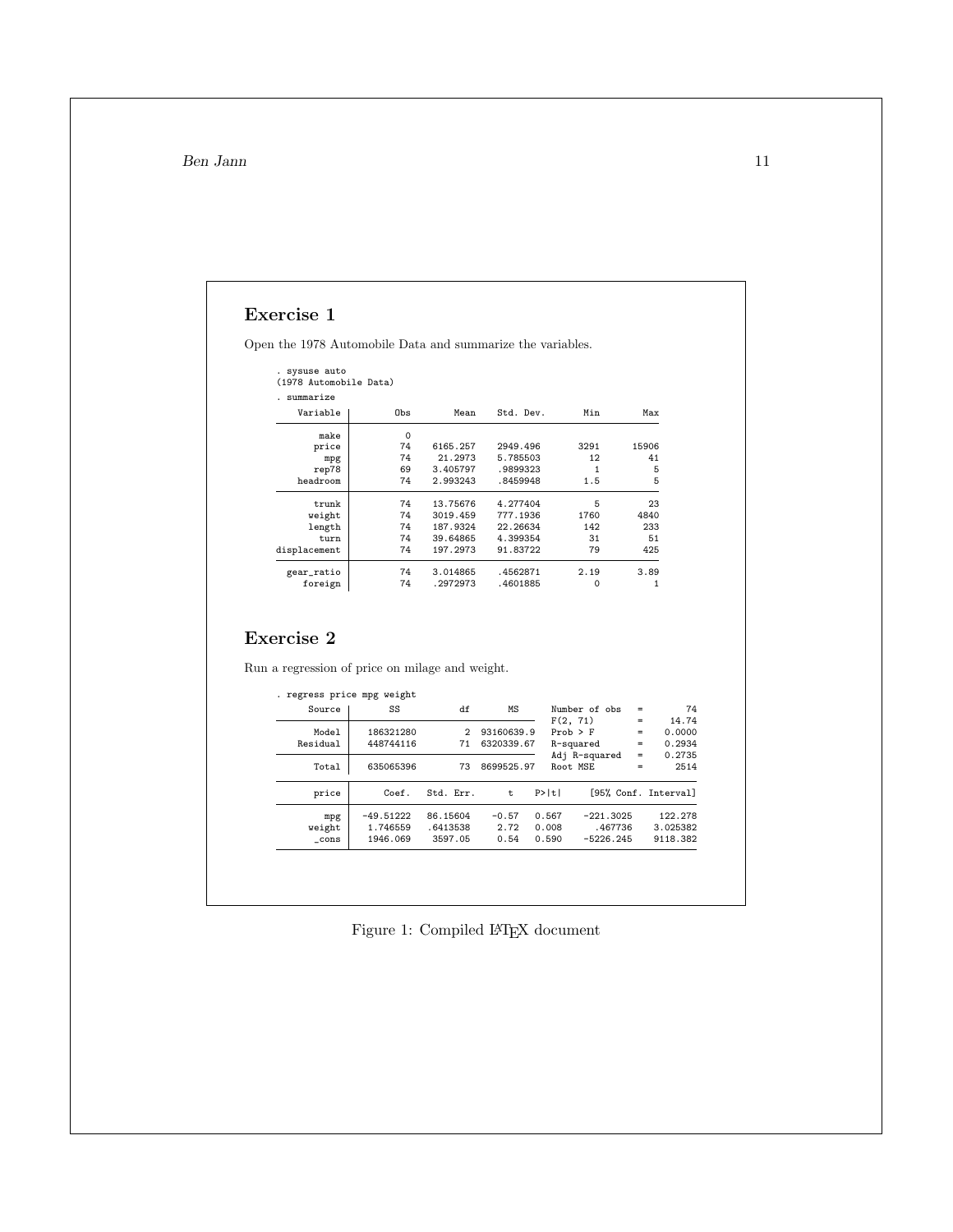the result in the L<sup>AT</sup>FX document will be:

```
. display "2 + 2 = " 2 + 2
2 + 2 = 4. display "sqrt(2) = " sqrt(2)sqrt(2) = 1.4142136
```
To only include a copy of the commands without output, type

```
texdoc stlog, cmdlog
display "2 + 2 = " 2 + 2
display "sqrt(2) = " sqrt(2)texdoc stlog close
```
which yields:

display  $"2 + 2 = " 2 + 2$ display " $sqrt(2) =$  " sqrt $(2)$ 

Conversely, if you only want the output, but not the commands, type

```
texdoc stlog, cmdstrip
display "2 + 2 = "2 + 2"display "sqrt(2) =" sqrt(2)texdoc stlog close
```
which yields:

 $2 + 2 = 4$ sqrt(2) = 1.4142136

#### 3.3 The hardcode and custom options

By default texdoc stlog writes the log into an external file and then uses an \input{} statement in LAT<sub>EX</sub> to include the file. To embed the log directly into the LAT<sub>EX</sub> document, specify the hardcode option. That is, typing

```
texdoc stlog
display "2 + 2 = " 2 + 2
display "sqrt(2) = " sqrt(2)
texdoc stlog close
```
includes a code snippet such as

\begin{stlog} \input{example5\_1.log.tex} \end{stlog}

in the LATEX file, whereas

texdoc stlog, hardcode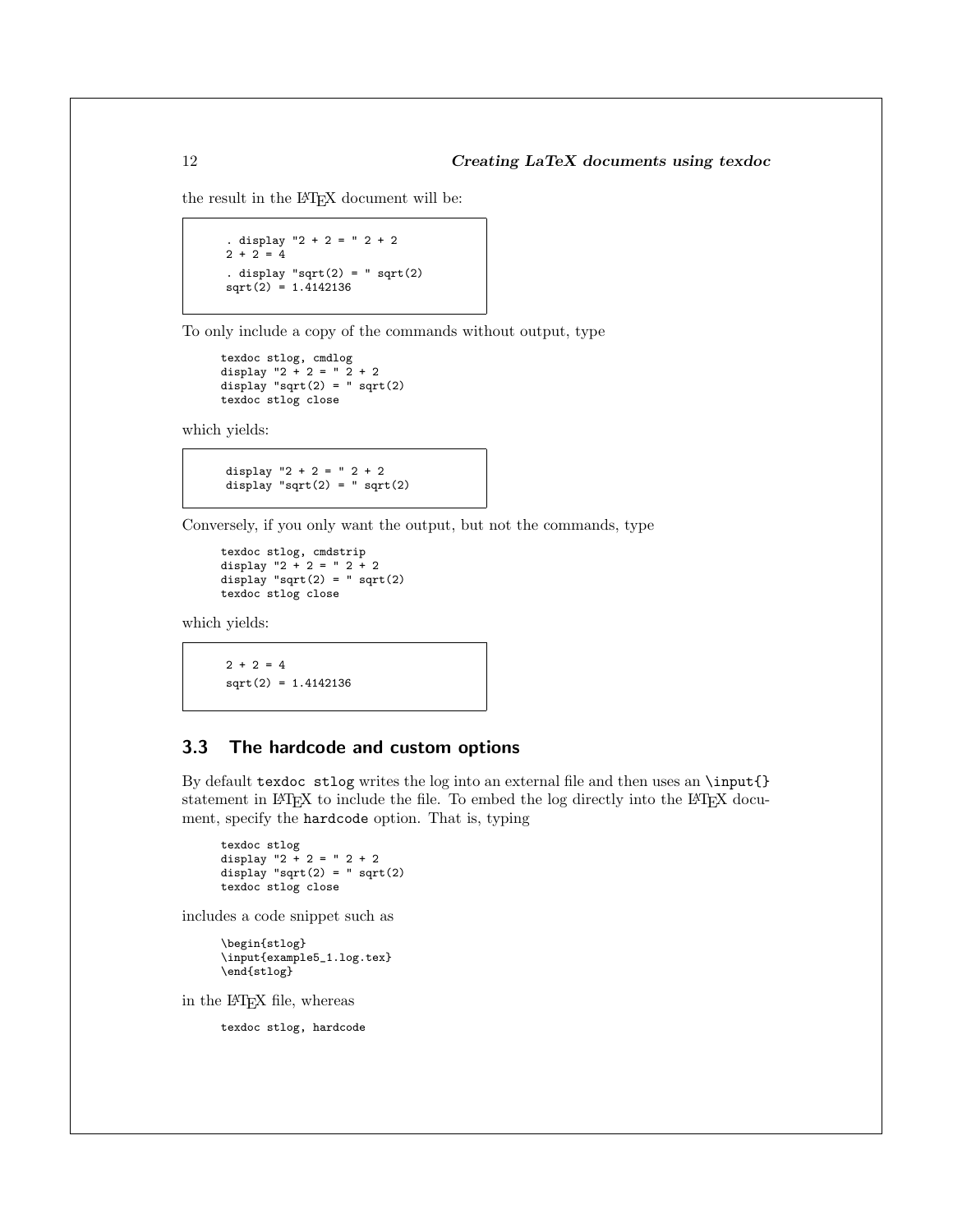```
display "2 + 2 = " 2 + 2
display "sqrt(2) =" sqrt(2)texdoc stlog close
```
includes

```
\begin{stlog}
. display "2 + 2 = "2 + 22 + 2 = 4{\smallskip}
. display "sqrt(2) = "sqrt(2)sqrt(2) = 1.4142136
{\smallskip}
\end{stlog}
```
Furthermore, if you are not satisfied with the standard code that texdoc stlog writes to the LATEX document, you can specify the custom option and create your own variant. For example, \begin{stlog} has an auto option to pick up the font size settings (instead of using the default 8-point font). To use this feature you could apply the custom option and type

```
texdoc stlog, custom
display "2 + 2 = "2 + 2display "sqrt(2) =" sqrt(2)texdoc stlog close
texdoc write {\fontsize{10}{11}\selectfont
texdoc write \begin{stlog}[auto]
texdoc write \input{`s(texname)'}
texdoc write \end{stlog}
texdoc write }
```
which would look about as follows in the compiled LATEX document:

```
. display "2 + 2 = " 2 + 22 + 2 = 4. display "sqrt(2) = " sqrt(2)sqrt(2) = 1.4142136
```
texdoc stlog close leaves behind some information in s() that can be used to build your custom code. If, as above, you want to add an include-link for the log file in  $\Delta E$ T<sub>E</sub>X, use the filename stored in  $s$  (texname); to access the log file in the file system, use the filename stored in  $s(f$ ilename). For example, to copy the log file into the L<sup>AT</sup>FX document instead of placing an \input{} statement in the example above, you could type

```
texdoc write {\fontsize{10}{11}\selectfont
texdoc write \begin{stlog}[auto]
texdoc append `s(filename)'
texdoc write \end{stlog}
texdoc write }
```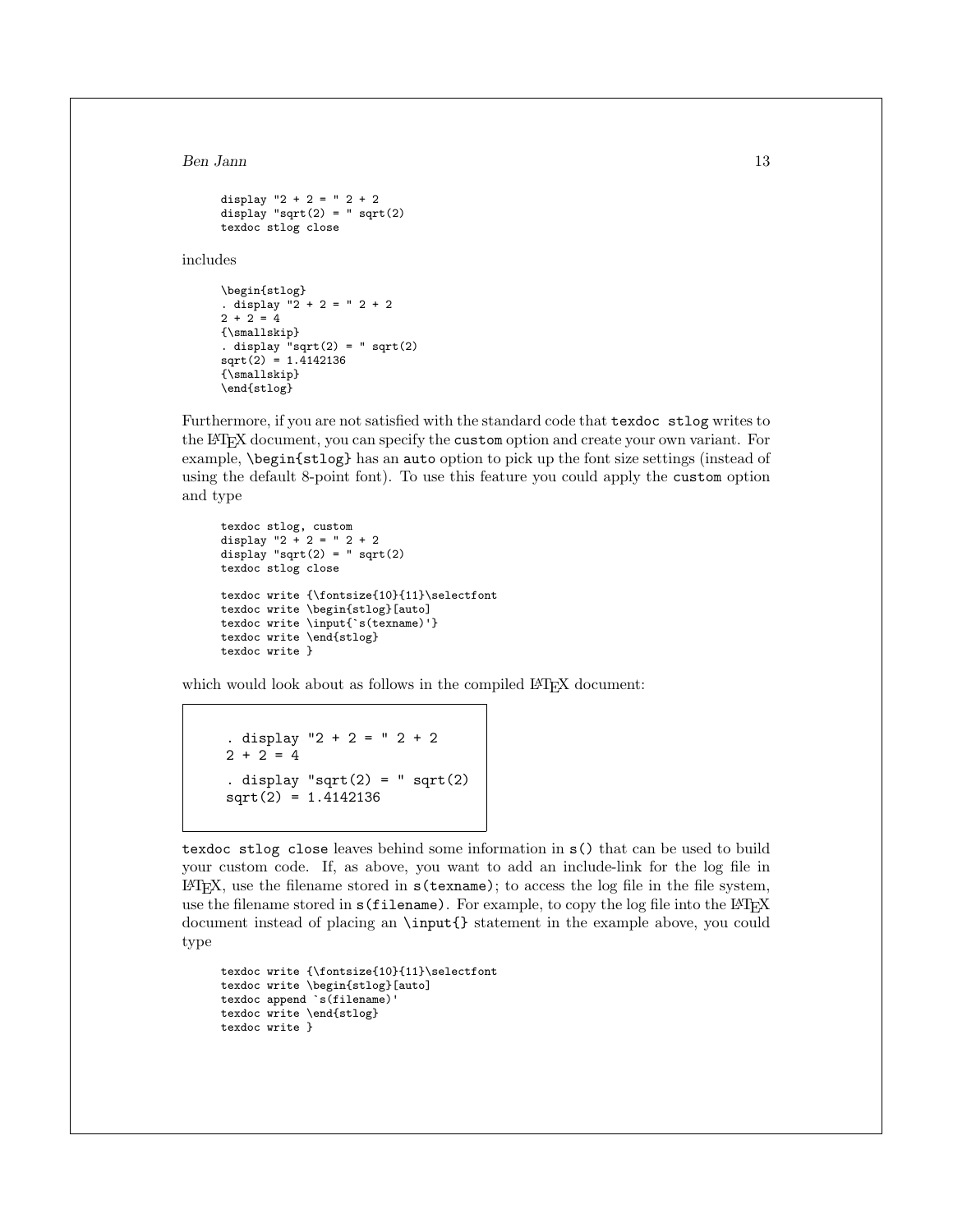#### 3.4 The nodo option

An indispensable option for lager projects is the nodo option. The option allows you to recompile your document without re-running the Stata commands. texdoc keeps the log files from previous runs so that re-running the Stata commands would be a waste of time if the Stata commands did not change. Therefore, once the commands in a Stata output section are all set, type

texdoc stlog, nodo *commands . . .* texdoc stlog close

To apply nodo to all Stata output sections in the document, specify nodo with texdoc init or texdoc do. To turn the commands back on in a specific section, type

texdoc stlog, do *commands . . .* texdoc stlog close

In fact, using a global nodo option and turning the individual sections on and off by the do option may be the preferred way of working with texdoc. This allows one to rerun all Stata commands at a later point in time (by removing the global nodo option) without having to modify the single texdoc stlog commands.

Be aware that texdoc uses consecutive numbers to name the log files of the output sections. Thus, the name for a specific section will change if other (unnamed) sections are added or deleted in preceding parts of the document. In this case you may have to rerun all output sections. Hence, if a specific Stata output section contains time consuming commands it is always a good idea to assign a fixed name to the output section. For example,

texdoc stlog bigjob1 *commands . . .* texdoc stlog close

would assign name "bigjob1" to the output section.

#### 3.5 Including graphs

Graphs can be included in the LATEX document using the texdoc graph command. The basic procedure is to create a graph within a texdoc stlog section and then apply texdoc graph to export the graph (using the name provided by texdoc stlog) and include appropriate code in the LATEX document to integrate the graph. For example, typing

```
texdoc stlog, nolog
scatter price mpg
texdoc stlog close
texdoc graph
```
would export a PDF graph and include the graph in the L<sup>AT</sup>EX document using a code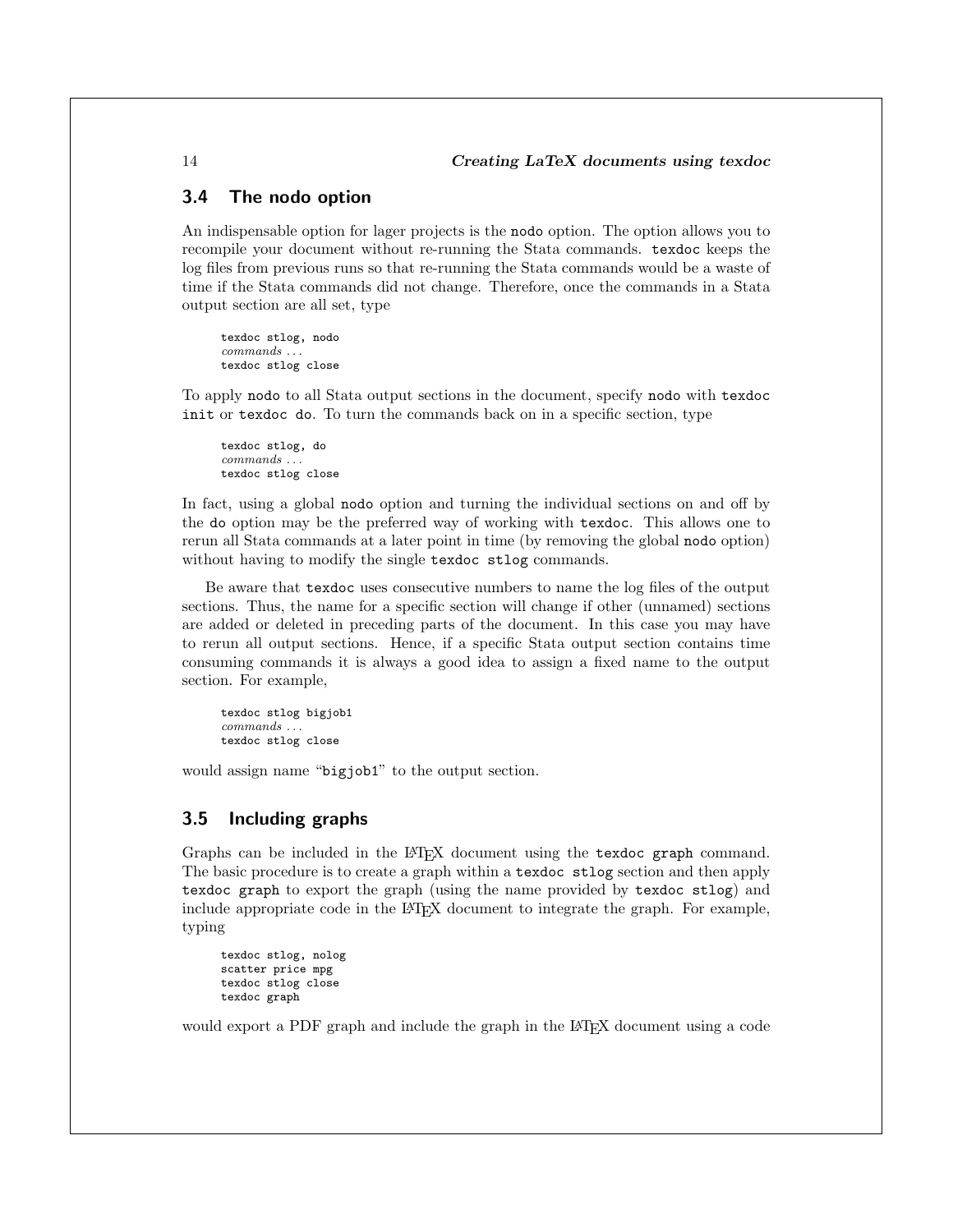snippet such as

```
\begin{center}
    \includegraphics{example9_1.pdf}
\end{center}
```
The nolog option has been added in the example to suppress the Stata output in the  $\Delta E$ T<sub>EX</sub> document and only display the graph. The default of texdoc graph is to place the graph in a center environment. To create a floating figure, use the figure option. For example,

```
texdoc stlog, nolog
scatter price mpg
texdoc stlog close
texdoc graph, figure(h!) optargs(scale=0.9) caption(A scatter plot) label(f1)
```
would include the graph as follows:

```
\begin{figure}[h!]
    \centering
    \includegraphics[scale=0.9]{example10_1.pdf}
    \caption{A scatter plot}
    \label{f1}
\end{figure}
```
Option caption() has been added to provide a title for the figure, option label() has been added to set a cross-referencing label. Furthermore, note how **figure**() and optargs() have been used to pass through optional arguments to the figure environment and the \includegraphics command. As illustrated above, texdoc graph places the graph either in a center environment or in a figure environment. To use a different environment, specify nocenter and manually provide the appropriate LAT<sub>EX</sub> commands using texdoc write. For example, to display a right-aligned graph, type

```
texdoc stlog, nolog
scatter price mpg
texdoc stlog close
texdoc write \begin{flushright}
texdoc graph, nocenter
texdoc write \end{flushright}
```
which results in:

```
\begin{flushright}
\includegraphics{example11_1.pdf}
\end{flushright}
```
#### <span id="page-15-0"></span>3.6 Including tables

In many cases the literal Stata output may not be of interest. For example, if running a series of regression models, you may want to display an overall table of the results, but not the individual Stata outputs. Using a command such as esttab [\(Jann 2007\)](#page-19-1), you could proceed as follows:

texdoc stlog, nolog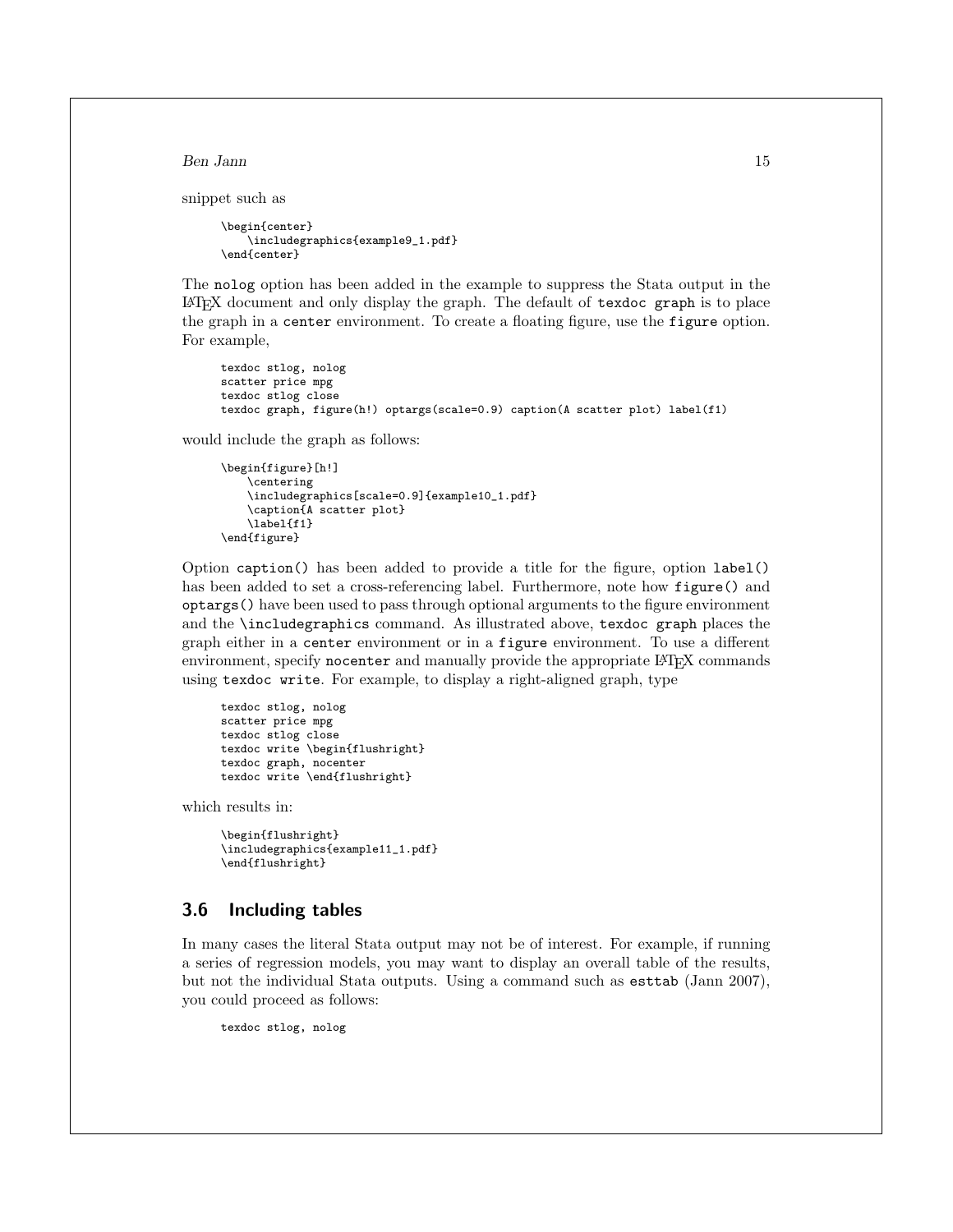|               | (1)                   | (2)                  | (3)                    |
|---------------|-----------------------|----------------------|------------------------|
| Weight (lbs.) | $2.044***$<br>(0.377) | $1.747**$<br>(0.641) | $3.465***$<br>(0.631)  |
| Mileage (mpg) |                       | $-49.51$<br>(86.16)  | 21.85<br>(74.22)       |
| Car type      |                       |                      | $3673.1***$<br>(684.0) |
| Constant      | $-6.707$<br>(1174.4)  | 1946.1<br>(3597.0)   | $-5853.7$<br>(3377.0)  |
| Observations  | 74                    | 74                   | 74                     |

Figure 2: Compiled LATEX table

```
sysuse auto
regress price weight
estimates store m1
regress price weight mpg
estimates store m2
regress price weight mpg foreign
estimates store m3
texdoc stlog close
if "'s(nodo)'"=="" {
    esttab m1 m2 m3 using `s(filename0)'.tex, replace se label ///
        nomtitles booktabs align(D{.}{.}{-1}) ///
        title(Some regression table\label{table1})
}
texdoc write \input{`s(texname0)'.tex}
```
This would include a table such as the one shown in figure [2](#page-15-0) in your document. The regression commands have been put into a texdoc stlog section in the example above, but nolog was specified to turn the log off. Including the commands in a texdoc stlog section makes sense to be able to apply the nodo option once the commands are complete (note the use of s(nodo) to determine whether the nodo option has been applied and, hence, whether esttab has to be run or not).

# 4 Workflow and limitations

texdoc do-files may be hard to read because Stata commands and LATEX code are combined in a single file. To improve clarity, use a text editor that allows you to switch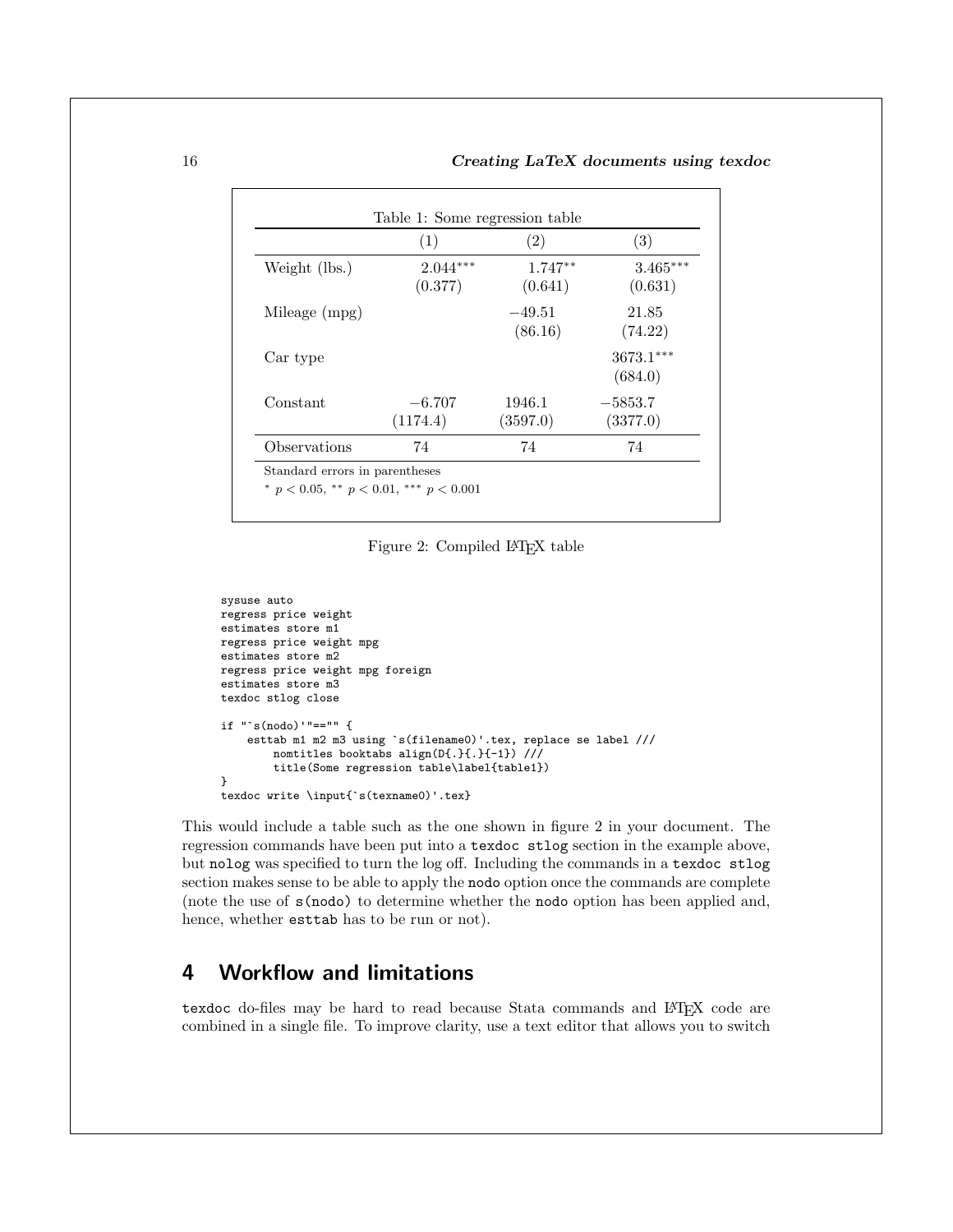between different settings (syntax highlighting, spell checking, keyboard shortcuts, etc.) depending on whether you work on the Stata commands or the L<sup>AT</sup>EX code. Some editors can also be set up in a way such that they automatically apply different settings to different parts of the document (for example, LAT<sub>EX</sub> settings to  $/*$ tex tex\*/ blocks and Stata settings to the rest of the document). Furthermore, define keyboard shortcuts to improve the workflow. For example, define a keyboard shortcut that causes Stata to process the do-file by texdoc do in the background if the curser is within a  $/*$ tex tex\*/ block. If a section of Stata commands is selected, the same keyboard shortcut could submit the highlighted commands to a foreground instance of Stata (without using texdoc do). It may also be helpful to define a keyboard shortcut that processes the do-file with the nodo option turned on, so that the LAT<sub>EX</sub> document can be quickly updated without re-running the Stata commands.

Furthermore, for larger projects it is usually helpful to break up the project into several texdoc do-files and maintain a master LAT<sub>EX</sub> file that combines the outputs from the separate files. This allows you to process different parts of the project separately. For example, when working on a book, use a separate do-file for each chapter and maintain a master do-file such as

```
clear all
```

```
texdoc do chapter1.texdoc
texdoc do chapter2.texdoc
texdoc do chapter3.texdoc
...
```
exit

as well as a master LAT<sub>EX</sub> document such as:

```
\documentclass{book}
\usepackage{stata}
\begin{document}
\input{chapter1.tex}
\input{chapter2.tex}
\input{chapter3.tex}
...
\end{document}
```
Finally, although texdoc tries to be smart and handle the peculiarities of Stata's language (such as, for example, inline comments and line breaks in commands), there are some limitations and technical issues that should be kept in mind when working with texdoc:

- texdoc tries to create missing subdirectories using Mata's mkdir() function; see [M-5] **chdir()**. Usually, this only works if all intermediate directories leading to the target subdirectory already exist. If mkdir() fails, you will need to create the required directories manually prior to running texdoc.
- As mentioned above, exit (see [P] exit) in a do-file does not cause texdoc do to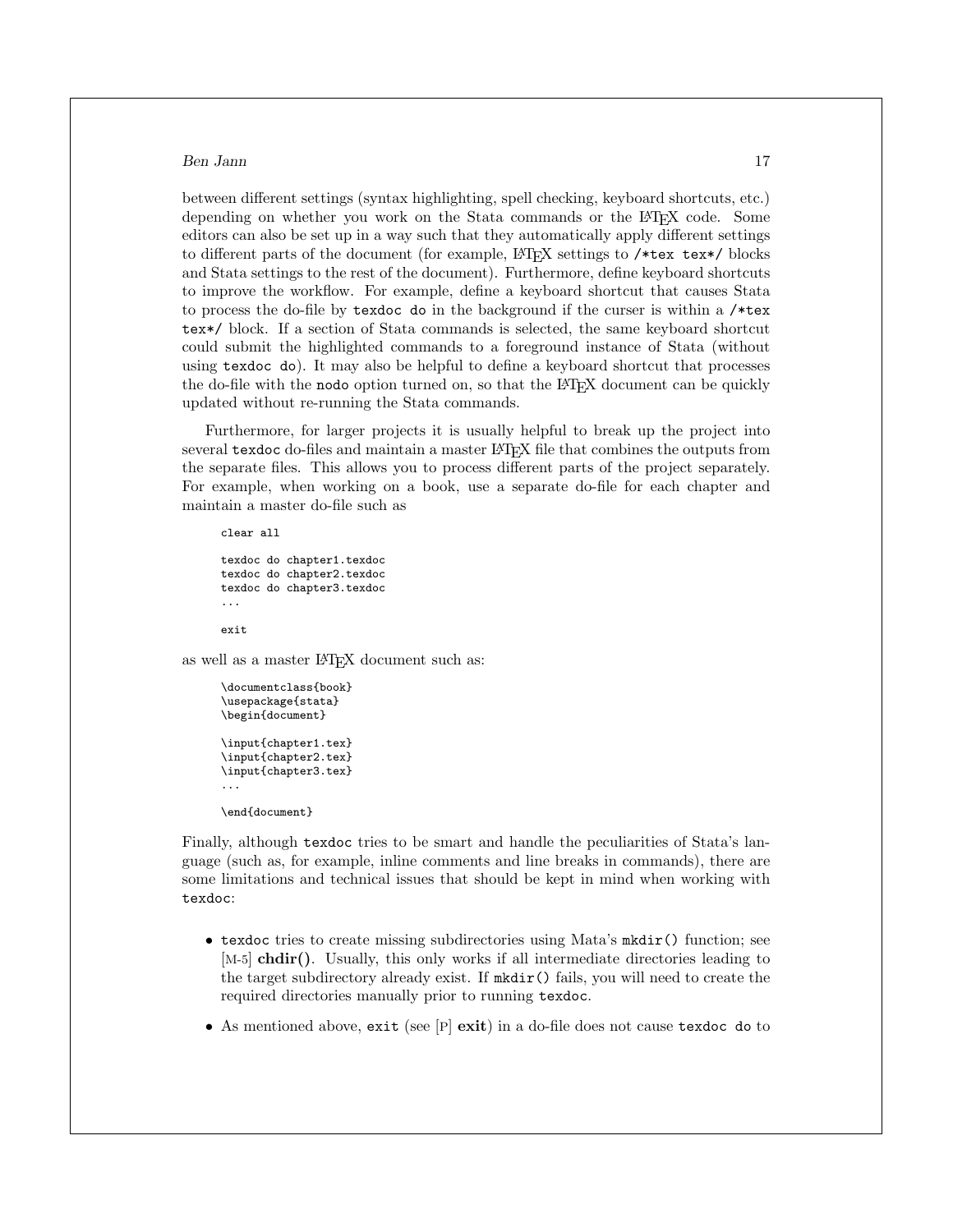exit the do-file. Type "// texdoc exit" instead.

*•* texdoc commands should always start on a new line with texdoc being the first (non-comment) word on the line. For example, do *not* type

. quietly texdoc ...

or similar.

- texdoc only provides limited support for the semicolon command delimiter (see [P] #delimit). The semicolon command delimiter should work as expected as long as it is turned on and off between /\*tex tex\*/ blocks and between texdoc commands. However, do not use semicolons to delimit texdoc commands.
- texdoc do processes the specified do-file piece by piece, from one /\*tex tex\*/ block to the next. Therefore, local macros defined in the do-file (see help  $[P]$  macro) will only be available until the next /\*tex tex\*/ block (or the next texdoc init command, or the next texdoc stlog close command if option cmdlog has been specified, as these commands also cause the do-file to be cut in pieces).
- *•* texdoc stlog cannot be nested. Furthermore, do not use texdoc do within a texdoc stlog section.
- texdoc do does not parse the contents of a do-file that is called from the main do-file using the do command (see  $[R]$  do). A consequence, /\*tex tex\*/ blocks in such a file will be ignored (and some options of texdoc stlog will not work). Use texdoc do to include nested do-files.
- texdoc commands can be used interactively, by typing them in Stata's command window or by including them in a regular do-file that is not processed by texdoc do. However, /\*tex tex\*/ blocks and "// texdoc exit" will be ignored in interactive mode. Furthermore, the nodo, cmdlog, and ltrim options of texdoc stlog do not work in interactive mode.
- If you apply texdoc commands without having initialized the L<sup>AT</sup>EX document, a corresponding message will be displayed, but no error will be returned and execution continues.
- The \$ character is used for global macro expansion in Stata. If you use the texdoc write command to write  $\angle$ F<sub>F</sub>X code containing  $\frac{1}{2}$  math delimiters, type  $\frac{1}{2}$  instead of \$ (no such precautions are required within /\*tex tex\*/ blocks). For example, type

. texdoc write This is an inline equation:  $\sqrt{\$}$  y = x<sup>^2</sup>  $\sqrt{\$}$ 

• texdoc stlog closes the default log if it is on. Use a named log to log a Stata session in which texdoc stlog is applied. See the name () option in help  $[R]$  log.